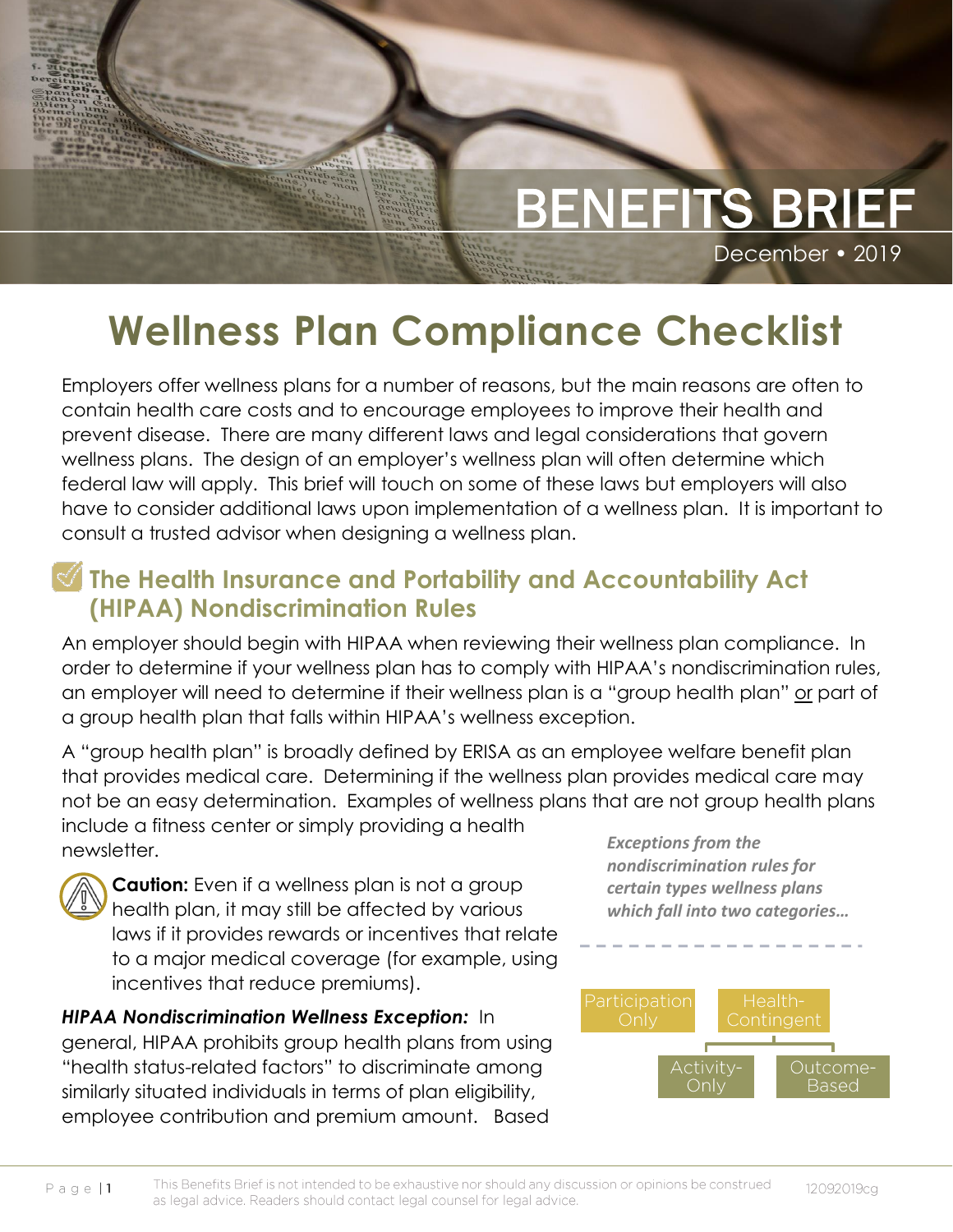on the nondiscrimination rules, it would seem that all wellness plans would violate HIPAA. However, HIPAA created an exception from the nondiscrimination rules for certain types wellness plans which fall into two categories: **(1) participation-only** plans, and **(2) healthcontingent** plans. A health-contingent wellness plan may be an activity-only wellness plan or an outcome-based wellness plan. Determining whether the wellness plan falls into one of these three categories requires deeper examination than the scope of this brief.



**Compliance Tip:** For a health contingent wellness plan, the employee should provide an employee notice that discloses the availability of a reasonable alternative standard.

## **The Americans with Disabilities Act (ADA)**

Employers should also consider the interaction of the ADA with their wellness plan to determine compliance. Under the ADA, employers are not allowed to discriminate against individuals with disabilities. Also, an employer can only make disability-related inquiries or require medical exams if they are job-related.



Wellness plans that include disability-related inquires or medical examinations must comply with the ADA wellness rules. For example, health risk assessment questionnaires and biometric screenings in connection with a wellness plan are covered by the ADA. If an employer has this type of wellness plan, the employer must structure the plan so it fits within the ADA regulations. The wellness plan must **(1)** be **voluntary**, **(2)** have a **30% incentive limit** *(this requirement has currently been vacated by a court order)*, (3) be **reasonably designed**, **(4)** the information must be kept **confidential**, and **(5)** the employer must **provide a notice** to employee. EEOC has provided a **[model notice](https://www.eeoc.gov/laws/regulations/ada-wellness-notice.cfm)**.

While the 30% incentive limit requirement was vacated by court order, the rest of the listed requirements are still valid. Employers should continue to structure their wellness plans covered by the ADA to comply with the above requirements.

## **The Genetic Information Nondiscrimination Act (GINA)**

Another law to consider when reviewing your wellness plan is GINA. GINA has two main parts, Title I and Title II (Title I applies to group health plans and Title II applies to employers).

### **Title I**

Page  $|2$ 

Title I of GINA **prohibits** group health plans from **(1)** adjusting group premium or contribution rates on the basis of genetic information, **(2)** requesting or requiring an individual or an individual's family member to undergo genetic testing, and **(3)** requesting, or purchasing genetic information for underwriting purposes or prior to or in connection with enrollment.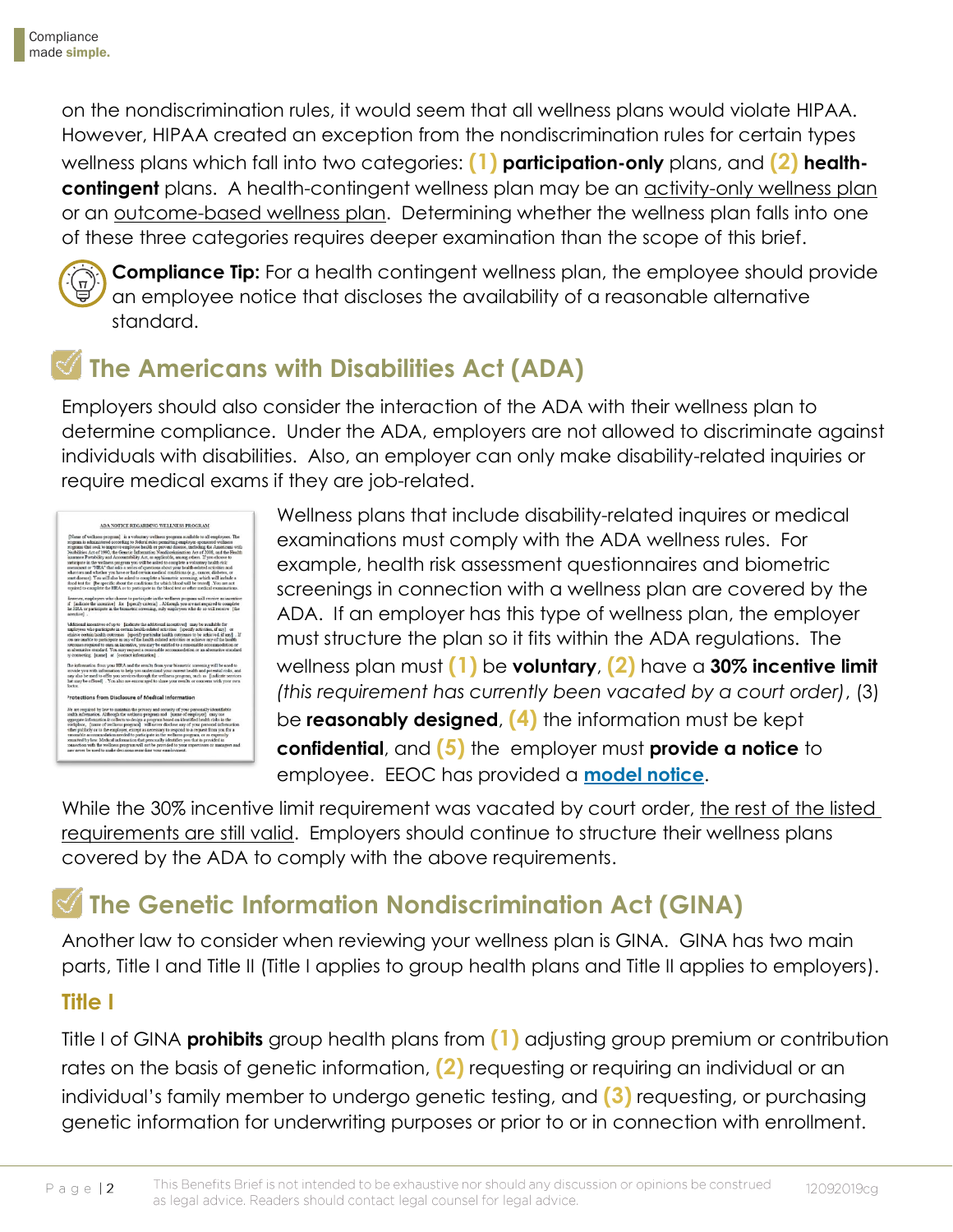Genetic information includes, but is not limited to the genetic test of an individual or their family members and family medical history. GINA has a broad definition of family members, which includes the individual's spouse.

If the employer's wellness plan uses a health risk assessment (HRA) for an employee or an employee's spouse or requires a spouse to complete a biometric screening, it would be

subject to GINA. Under GINA, a group health plan may not provide a reward or incentive to an individual for completing a HRA that requests genetic information, such as family medical history. Also, an employer cannot collect "genetic information" prior to, or in connection with enrollment, or anytime for "underwriting purposes" (for example, wellness plans may offer incentives such as a discount on premiums that would affect plan cost). In order to stay compliant with GINA, employers could structure their HRAs to include no incentive or rewards. If an employer is going to

*If the employer's wellness plan uses a health risk assessment (HRA) for an employee or an employee's spouse or requires a spouse to complete a biometric screening, it would be subject to GINA.*

have an incentive in their wellness plan, the plan should be structured so each individual earns their own reward.

### **Title II**

Title II applies to *employers with 15 or more employees*. GINA prohibits employers from requesting genetic information of an employee or family member. However, there is an exception to Title II for "voluntary" wellness plans offered by the employer, as defined in the regulations. Employers may request family medical history under a wellness plan if the employee **voluntarily** provides the information. Also, the wellness plan must be reasonably designed to improve health or prevent disease and the employee must give written authorization to the employer prior to providing genetic information or providing family history.

GINA also provided that wellness plans could offer a **maximum incentive limit of 30%** for information provided by an employee's spouses' manifestation of a disease or disorder as part of a HRA. The incentive for providing the spouse's health history could be in **addition to the 30%** available to employees under the ADA (**60% total**). As explained below, *the maximum incentive limit has been vacated by court order*.

### *AARP v. EEOC*

AARP challenged the ADA and GINA rules' that state that a wellness plan can offer a maximum incentive of 30% of the total cost of employee-only coverage and still be "voluntary". The AARP argued that the incentive limit was arbitrary, coercive, and involuntary. The court ultimately agreed with AARP and vacated the incentive provisions, effective January 1, 2019. The EEOC formally removed the incentive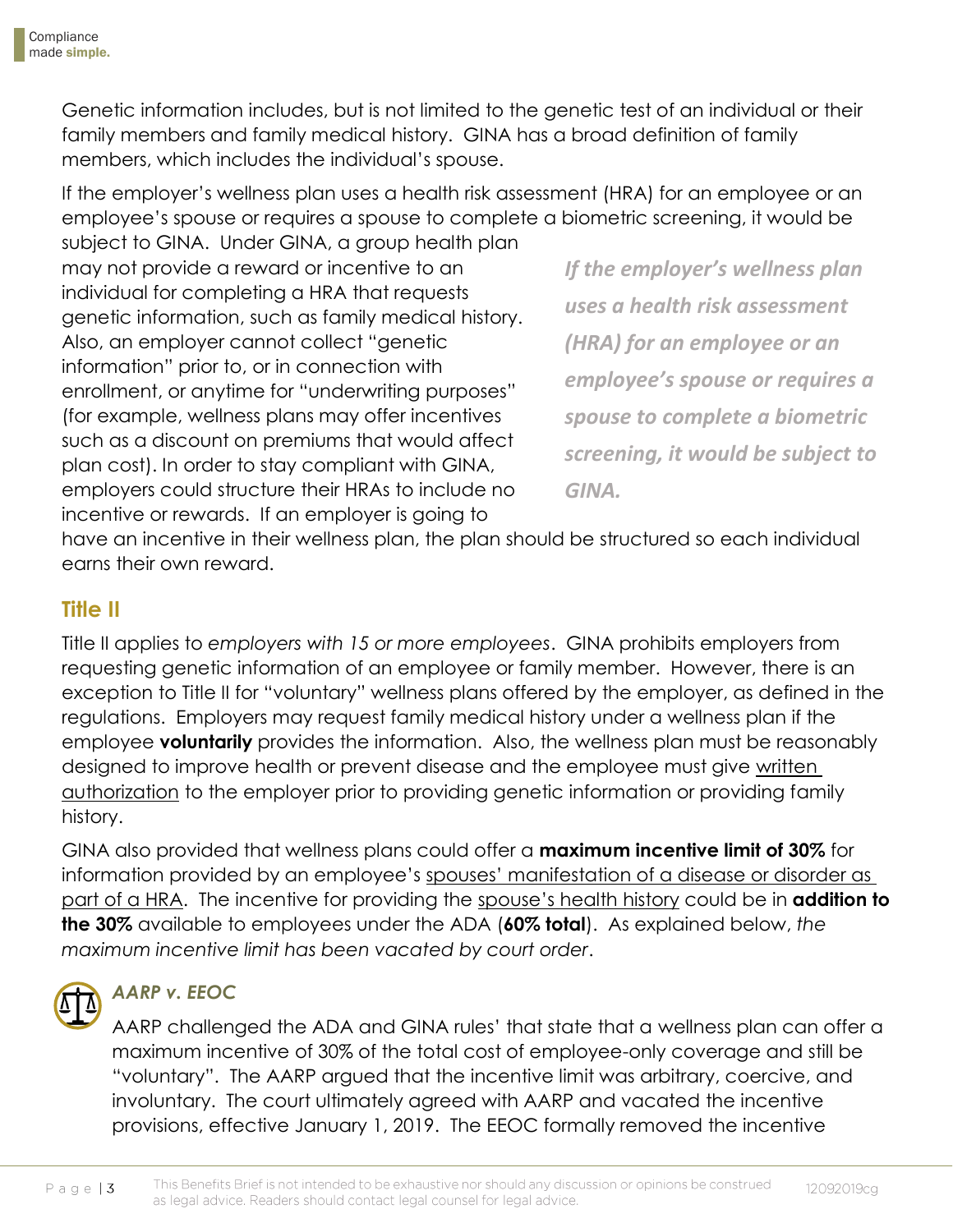sections of the ACA and GINA regulations, but has not proposed replacement language. This leaves uncertainty for employers who have wellness plans covered by the ADA and GINA. Until further guidance is issued, an employer who offers incentives with their wellness plan should carefully consider their plan design.

## **Affordable Care Act (ACA)**

The ACA had a big impact on wellness plans and included many provisions that promoted and supported wellness plans.

The ACA implemented market reforms and mandates that apply to group health plans (for example, out-of-pocket maximums and prohibitions on annual and lifetime dollar limits on essential health benefits). **When a wellness plan is tied to a major medical plan, they are complying with the ACA's PHSA mandates by default if the group health plan is already** 

**complying the ACA.** However, if a wellness plan is a stand-alone group health plan, and no exemption applies, they will have to comply ACA's PHSA mandates on their own.

*Employer Shared Responsibility Payment***:**  For ALEs (applicable large employers) who

need to determine if their plan meets minimum value or is affordable, employers *However, if a wellness plan is a stand-alone group health plan, they will have to comply ACA's PHSA mandates on their own.*

only have to take into consideration **incentives related to tobacco** use in their wellness plan. If the wellness plan offers any other kind of incentive, employers do not have to take those into account when determining minimum value and affordability. Tobacco-related incentives that affect deductibles, copayments, or other cost-sharing will be treated as earned in determining a plan's minimum value. Tobacco-related incentives that affect premiums will be treated as earned in determining a plan's affordability.



*W-2 Reporting***:** Large employers who are required to file **at least 250 W-2's** must report the total cost of employer-sponsored group health coverage on employee's W-2s. The IRS has indicated that coverage provided under a wellness plan is includible in the aggregate reportable cost only to the extent that the coverage is provided under a plan that is a group health plan. Significantly, an employer is not required to include the cost of coverage provided under a wellness plan if that employer does not charge a premium with respect to that type of coverage for purposes of COBRA or other federally required

continuation coverage (or the employer is not subject to COBRA). If, however, the employer charges a premium with respect to that type of coverage, reporting is required.